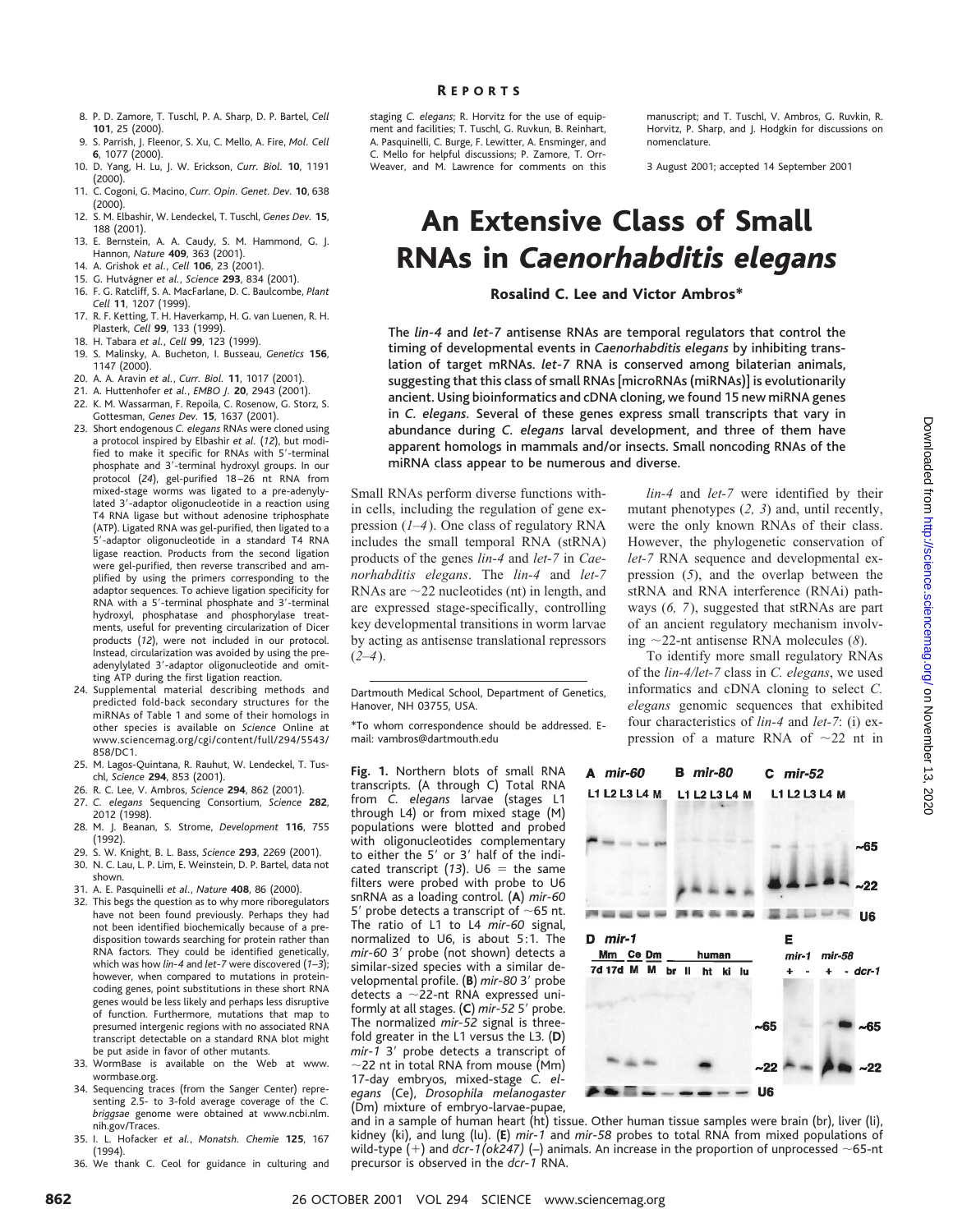length; (ii) location in intergenic (non–protein-coding) sequences; (iii) high DNA sequence similarity between orthologs in *C. elegans* and a related species, *Caenorhabditis briggsae*; and (iv) processing of the  $\sim$ 22-nt mature RNA from a stem-loop precursor transcript of  $\sim$  65 nt (2, 3).

In an informatics approach to identifying candidate small regulatory RNAs, predicted *C. elegans* intergenic sequences that were also highly conserved in *C. briggsae* (*9, 10*) were analyzed using the RNA folding program "mfold" (*11*–*13*). Forty sequences were predicted by mfold to form a stem-loop similar in size and structure to *lin-4* and *let-7*. Probes complementary to these sequences were tested against Northern blots of total worm RNA (*13*), and three of them detected small RNA transcripts (Table 1 and Fig. 1A).

In a second approach, a cDNA library (about  $1.6 \times 10^6$  independent *lambda* clones) was prepared from a size-selected  $(\sim 22$ -nt) fraction of *C. elegans* total RNA (*14*) and sequence was obtained for 5025 independent inserts, representing 3627 distinct sequences (*13*). Some 386 of these sequences were represented by multiple (from 2 to 129) clones. Each of these multiplehit cDNA sequences was compared using BLAST (*15*) to the NCBI database, and to approximately 800,000 raw sequence traces of *C. briggsae* genomic sequence (*16*). Single-copy cDNA sequences that corresponded to no previously known (or previously predicted) transcripts (*17*), and that were conserved in the *C.*

|                |  |  | Table 1. MicroRNA gene products in Caenorhab- |
|----------------|--|--|-----------------------------------------------|
| ditis elegans. |  |  |                                               |

| Gene     | Source*     | Orthologs†<br>Expression : § | Develop-<br>ment¶ |
|----------|-------------|------------------------------|-------------------|
| mir-1    | <b>cDNA</b> | C‡§   Dm‡ Hs‡                | Unif              |
| mir-2    | <b>cDNA</b> | Ci §   Dmi                   | L1                |
| $mir-42$ | <b>cDNA</b> | CÌll                         | L1                |
| $mir-43$ | <b>cDNA</b> | $C1$ \$                      | L1                |
| mir-52   | <b>cDNA</b> | $C\ddagger$ §                | l 1               |
| mir-58   | <b>cDNA</b> | C‡∥                          | Unif              |
| mir-60   | cDNA/In     | C                            | L1                |
| mir-62   | <b>cDNA</b> | $C1$ \$                      | L1                |
| $mir-72$ | <b>cDNA</b> | C‡∥                          | L1                |
| mir-80   | <b>cDNA</b> | $C1$ \$                      | Unif              |
| mir-81   | cDNA        | CÌll                         | L1                |
| mir-87   | <b>cDNA</b> | $C_1^*\$ Dm Hs               | l 1               |
| mir-88   | In          | C                            | Unif              |
| mir-89   | In          | Cll                          | NT                |
| mir-90   | cDNA        | C‡∥                          | L1                |

\*Identified by screening a size-selected cDNA library ( $cDNA$ ) or by informatics (In). (*15*) and mfold (*11, 12*). C, *C. elegans*; Dm, *Drosophila melanogaster*; Hs, *Homo sapiens*. ‡Expression of an  $\sim$  22-nt RNA confirmed by Northern blot. nt transcript confirmed to be single-stranded using probes to both ends of the predicted stem loop.  $\frac{1}{\text{Expression of an } \sim 65\text{-nt predicted stem-loop RNA con-}\n$ firmed by northern blot. ¶Stage of *C. elegans* larval fistage of *C. elegans* larval development (L1 through L4) when the indicated transcript(s) appear most abundant. Unif, uniform expression: less than twofold change in level; NT, developmental profile not tested.

*briggsae* genome, were analyzed using mfold for a predicted stem-loop structure. A total of 38 novel cDNA sequences fit these criteria, of which 13 were tested for expression by Northern hybridization; in all 13 cases, small transcripts ( $\sim$ 22 nt and/or  $\sim$ 65 nt) were detected (Table 1 and Fig. 1). (The other 25 sequences have not been tested for expression.)

These 13 new genes identified by cDNA cloning, together with two additional genes from the informatics screen, were named *mir*, for microRNA (*18, 19*). All 15 of these miRNA genes appear to produce  $\sim$  65-nt stem-loop transcripts (Fig. 2) that may be processed to  $\sim$ 22-nt forms by the same DCR-1/ALG-1/ALG-2 system involved with *lin-4* and *let-7* processing (*6, 7*). For the two RNAs that we tested (*mir-1* and *mir-58*), *dcr-1* activity was required for normal processing of the  $\sim$ 65-nt precursor (Fig. 1E). So in some cases, such as  $lin-4$  and  $let-7$ , the  $\sim$ 22-nt form is processed from the 5' part of the stem (*6, 7*), and in other cases, such as *mir-1* and  $mir-58$ , from the 3' part (Fig. 2), suggesting gene-specificity of miRNA processing and/or stabilization. For the three miRNA genes identified in our informatics screen (*mir-60*, *mir-88*, and *mir-89*), the longer stem-loop transcripts were detected by Northern blot, but  $\sim$ 22-nt forms were not detected, suggesting that their processing is inefficient, or is sharply restricted developmentally. For *mir-60*, 20-nt cDNA clones were identified, suggesting that *mir-60* is processed, but the mature form accumulates at levels below threshold for detection by Northern blot.

At least 10 of the 15 miRNAs vary in abundance during *C. elegans* larval development, perhaps reflecting roles for these particular genes in developmental timing (Table 1 and Fig. 1). *mir-1*, *mir-2*, and *mir-87* have apparent orthologs in mammals and/or insects (Table 1 and Fig. 1). *mir-1* is expressed tissue-specifically in humans (heart), and

| mir-1   | C. elegans                                                                                                                                                                                                                                                                                                                                                                                                                                          | C. briggsae                                                                                                                                                                                                                                                                                                                                                                                 |
|---------|-----------------------------------------------------------------------------------------------------------------------------------------------------------------------------------------------------------------------------------------------------------------------------------------------------------------------------------------------------------------------------------------------------------------------------------------------------|---------------------------------------------------------------------------------------------------------------------------------------------------------------------------------------------------------------------------------------------------------------------------------------------------------------------------------------------------------------------------------------------|
|         | $\mathcal{L}(\mathcal{L})$ and $\mathcal{L}(\mathcal{L})$ .<br>c<br>GC<br>AUC<br>CUGCAUACUUC UUACAU CCAUA CUAU \<br>GAUGUAUGAAG AAUGUA GGUAU GGUA<br>A<br>$A-$ A<br>A<br>AAU                                                                                                                                                                                                                                                                        | $C$ GC $-$<br>ACU<br>CUGCAUACUUC UUACAU CCAUA CUGU \<br>GAUGUAUGAAG AAUGUA GGUAU GGUA<br>G<br>$\mathbf{A}$<br>$\mathbf{A}$<br>$A-$<br>AGU                                                                                                                                                                                                                                                   |
|         | D. melanogaster AE003667                                                                                                                                                                                                                                                                                                                                                                                                                            | H. sapiens AL449263                                                                                                                                                                                                                                                                                                                                                                         |
|         | $\mathbf C$<br>A - AUA<br>GUUCCAUGCUUC UUGCAUUC AUA GUU \<br>CGAGGUAUGAAG AAUGUAAG UAU CGA<br>U<br>$\mathbf{A}$<br>G<br>$\mathbf{A}$<br>ACU                                                                                                                                                                                                                                                                                                         | $\mathbf{A}$<br>$_{\rm GC}$<br>AC<br>ACAUACUUCUUUAUAU CCAUA<br>$UGG \qquad \setminus$<br>UGUAUGAAGAAAUGUA GGUAU<br>AUC C<br>$A -$<br>$\mathbf{A}$<br>CGA<br>GU                                                                                                                                                                                                                              |
| $mir-2$ | C. elegans                                                                                                                                                                                                                                                                                                                                                                                                                                          | D. melanogaster AE003663                                                                                                                                                                                                                                                                                                                                                                    |
|         | GGU UUG-- AA<br>AGC CAUCAAAGC GGU UGAUGUG<br>$CA$ \<br>UCG GUAGUUUCG CCG ACUAUAC GU U<br>U A AC-<br>UUUCA AU                                                                                                                                                                                                                                                                                                                                        | $\mathbf{C}$ and $\mathbf{C}$ and $\mathbf{C}$ and $\mathbf{C}$ and $\mathbf{C}$ and $\mathbf{C}$ and $\mathbf{C}$ and $\mathbf{C}$ and $\mathbf{C}$ and $\mathbf{C}$ and $\mathbf{C}$ and $\mathbf{C}$ and $\mathbf{C}$ and $\mathbf{C}$ and $\mathbf{C}$ and $\mathbf{C}$ and $\mathbf{C}$ and<br>GAUAC<br>CUCAUCAAG UGGUUGUGAUAUG \<br>GAGUAGUUU ACCGACACUAUAC C<br><b>C</b> CG<br>GCAAC |
| mir-52  | C. elegans                                                                                                                                                                                                                                                                                                                                                                                                                                          | C. briggsae                                                                                                                                                                                                                                                                                                                                                                                 |
|         | <b>GUA</b><br>A UUC C<br><b>CAGC</b><br>GTC<br>CAU UGU CGUG UUGA<br><b>ACCC</b><br>$\mathbf{G}$<br>GUA ACA GCAC AACU A<br><b>UGGG</b><br>– UU– U<br>CGA AAA<br>CGA-                                                                                                                                                                                                                                                                                 | $UUC$ $C$<br>cc<br>${\bf A}$<br>${\bf A}$<br>CAU<br><b>ACCCGU CAU UGU CGUG UUGA A</b><br>UGGGCG GUA ACA GCAC AACU G<br>$GA$ $A$ $ UA$ $-$<br>$\mathbf{u}$ and $\mathbf{u}$<br><b>CGA</b>                                                                                                                                                                                                    |
| mir-60  | C. elegans                                                                                                                                                                                                                                                                                                                                                                                                                                          | C. briggsae                                                                                                                                                                                                                                                                                                                                                                                 |
|         | $C$ a<br>ACA<br>UCUUGAACUGGAAGA GUGC AUAA AUCAUG<br>$\mathbf{A}$<br><b>AGAACUUGAUCUUUU CACG UAUU UAGUGC</b><br>A<br>$\mathbf{A}$<br>$\sim$<br>$\mathbf{A}$<br><b>AUG</b>                                                                                                                                                                                                                                                                            | AG<br>$-$ A $-$ A $-$<br>cc<br>UCUUG CUGGAAAG GUG CAUAA AUC UGU A<br>AGAAC GAUCUUUU CAC GUAUU UAG GCA A<br>CU.<br>$\mathbf{A}$ $-$<br>$\mathbf{A}$<br>$\mathbf{C}$<br>CG                                                                                                                                                                                                                    |
| mir-80  | C. elegans                                                                                                                                                                                                                                                                                                                                                                                                                                          | C. briggsae                                                                                                                                                                                                                                                                                                                                                                                 |
|         | $\mathbf{A}$<br>U G CCGCA<br>GCUUUCGAC AUGAU CU AACAAU A<br>CGAAAGUUG UACUA GA UUGUUG<br>G<br>$-$ G<br><b>AU</b><br><b>UACCC</b><br>c                                                                                                                                                                                                                                                                                                               | $\mathbf{A}$<br>U A C-U<br>GCUUUCGAC AUGAU CU AACAAUA GC G<br>CGAAAGUUG UACUA GA UUGUUGU CG U<br>$C$ available $U$<br>$-$ G<br>AA C                                                                                                                                                                                                                                                         |
| mir-87  | C. elegans                                                                                                                                                                                                                                                                                                                                                                                                                                          | C. briggsae                                                                                                                                                                                                                                                                                                                                                                                 |
|         | $\mathbf{U}$<br>C U<br>$\mathbf{A}$<br>$- - -$ UC<br>GGC CGCCUGA ACUUU G CUCA CCU CG CUG A<br>CCG GUGGACU UGAAA C GAGU GGA GC GGU G<br>$- - - - U U$<br>$\mathbf{U}$<br>U.                                                                                                                                                                                                                                                                          | GC U<br>$C$ U<br>A<br>$ -$ UGUC<br>CGCCUGA ACUUU G CUCA CCU CG C<br>GUGGACU UGAAA C GAGU GGA GC G<br>А<br>$GU$ $U$ $-$<br>- U U UAAG                                                                                                                                                                                                                                                        |
|         | D. melanogaster AE003626                                                                                                                                                                                                                                                                                                                                                                                                                            | H. sapiens AC016720                                                                                                                                                                                                                                                                                                                                                                         |
|         | ${\tt CGCCCUC}\hspace{0.3cm} {\tt AU}\hspace{0.3cm} {\tt UUCCU}\hspace{0.3cm}{\tt AACG}\hspace{0.3cm} {\tt GC}\hspace{0.3cm} {\tt GC}\hspace{0.3cm} {\tt CGC}\hspace{0.3cm} {\tt V}\hspace{0.3cm}{\tt CUACUUUUGAG}\hspace{0.3cm} {\tt C}\hspace{0.3cm} {\tt UUCCU}\hspace{0.3cm} {\tt UU---CAGUC}\hspace{0.3cm} {\tt AUCG}\hspace{0.3cm} {\tt GUCAG}\hspace{0.3cm} {\tt CGC}\hspace{0.3cm} {\tt U}\hspace{0.3cm} {\$<br>G CUAGCAAC UA<br>GU<br>UU A | $\mathbb{U} \hspace{.1cm} - \hspace{.1cm} \mathbb{U}\mathbb{G}$<br>U A<br>$GU \setminus /$<br>U                                                                                                                                                                                                                                                                                             |

**Fig. 2.** Predicted secondary structures of stem-loop precursors of selected *C. elegans* miRNAs. Sequences of the  $\sim$ 22-nt mature small RNA are red, and were inferred from cDNA sequence, northern blots, and/or *C. elegans::C. briggsae* homology (Table 1). Phylogenetically conserved nucleotides are bold. The 5' end is to the upper left.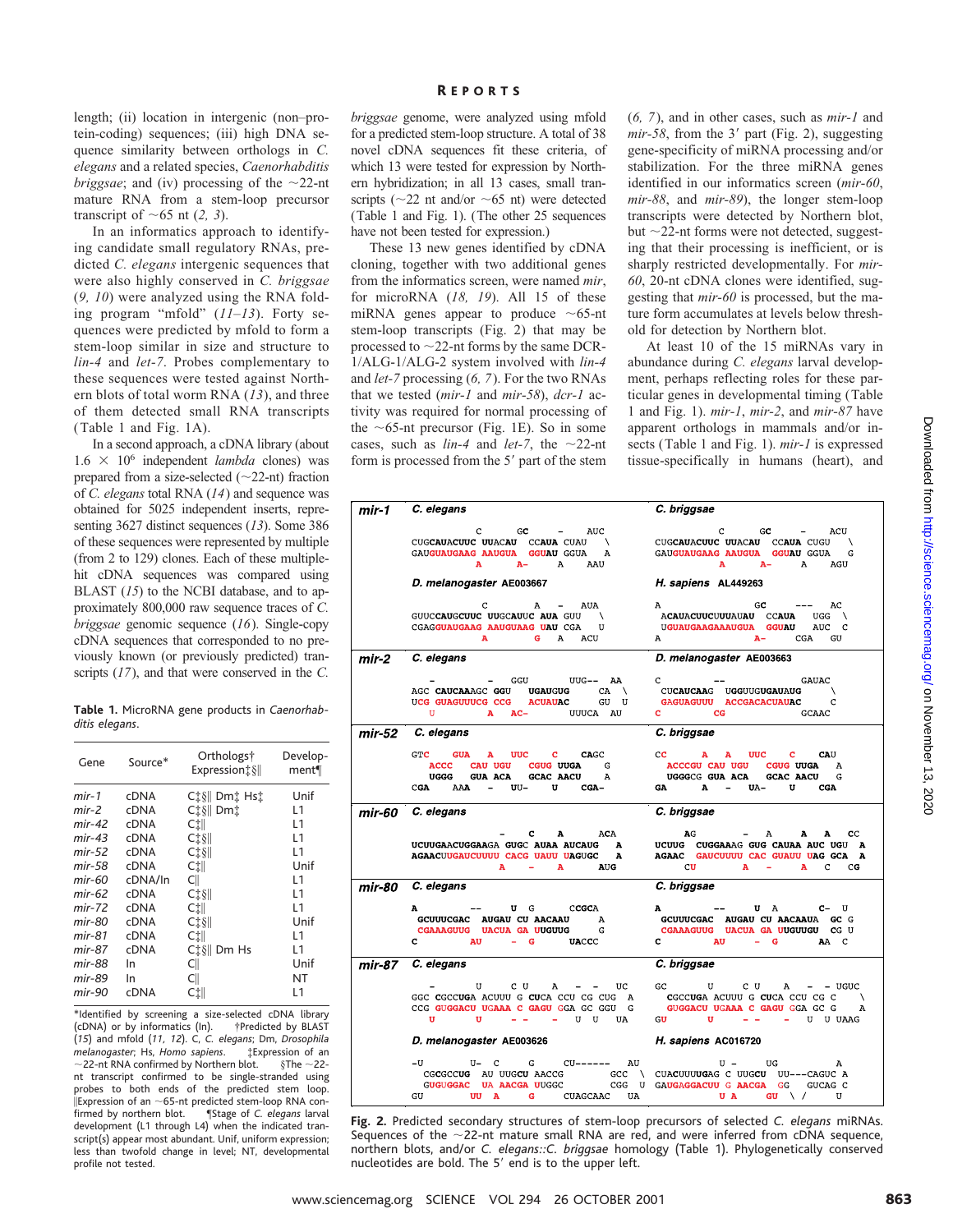stage-specifically in mouse embryogenesis (Fig. 1D). An evolutionarily conserved miRNA such as *mir-1* may have coevolved with its mRNA targets, and hence, could retain a similar developmental or physiological role in diverse taxa (*5*).

*lin-4*, *let-7*, and the 15 new miRNA genes described here are members of a gene family that could number in the hundreds in *C. elegans* (*18*) and other animals (*19*). To date, approximately 100 miRNA genes have been identified in worms, flies, and human cells (*18, 19*), and it is very likely that the screens conducted so far have not reached saturation. Therefore, additional *C. elegans* miRNAs can be identified using cDNA library sequencing. Also, continued application of whole-genome sequence alignment should identify additional new miRNAs, because this informatics approach complements the cDNA cloning. For example, using only a sample of the worm genome for *C. elegans*/*C. briggsae* alignment, we found two miRNAs (*mir-88* and *mir-89*) that were not represented in the size-selected cDNA library (perhaps due to absent or inefficient processing to the  $\sim$ 22-nt form).

This collection of new miRNAs exhibits a diversity in sequence, structure, abundance, and expression profile. If miRNA genes are as numerous and diverse as they appear to be, they likely occupy a wide variety of regulatory niches, and exert profound and complex effects on gene expression, development, and behavior. The challenge now is to determine the functions of the miRNAs, to identify potential antisense target mRNAs, and to characterize the consequences of their regulatory interactions.

#### **References and Notes**

- 1. V. A. Erdmann *et al.*, *Nucleic Acids Res.* **29**, 189 (2001).
- 2. R. C. Lee, R. L. Feinbaum, V. Ambros, *Cell* **75**, 843 (1993).
- 3. B. Reinhart *et al.*, *Nature* **403**, 901 (2000).
- 4. B. Wightman, I. Ha, G. Ruvkun, *Cell* **75**, 855 (1993).
- 5. A. E. Pasquinelli *et al.*, *Nature* **408**, 86 (2000).
- 6. A. Grishok *et al.*, *Cell* **106**, 23 (2001).
- 7. G. Hutvagner *et al.*, *Science* **293**, 834 (2001).
- 8. P. A. Sharp, *Genes Dev.* **15**, 485 (2001).
- 9. Obtained from the ;10% of the *C. briggsae* genome available at the intronerator Web site (www.cse. ucsc.edu/~kent/intronerator/) (10).
- 10. W. J. Kent, A. M. Zahler, *Genome Res.* **10**, 1115 (2000).
- 11. Using Michael Zuker's mfold (*12*) Web server (http:// bioinfo.math.rpi.edu/~mfold/rna/form1.cgi).
- 12. D. H. Mathews, J. Sabina, M. Zuker, D. H. Turner, *J. Mol. Biol*. **288**, 911 (1999).
- 13. Supplementary material is available at www. sciencemag.org/cgi/content/full/294/5543/862/DC1.
- 14. A linker oligonucleotide was ligated to the 3' end of ;22-nt RNA using RNA ligase, cDNA was prepared by RT-PCR, and the products were cloned in a lambda phage vector (*13*).
- 15. S. F. Altschul *et al.*, *Nucleic Acids Res.* **25**, 3389 (1997).
- 16. Sanger Center Ensemble Trace Server (ftp://ftp. ensembl.org/traces/c.briggsae/).
- 17. Other cDNAs corresponded to *lin-4*, *let-7*, and miscellaneous fragments of ribosomal RNAs, tRNAs, or mRNAs.
- 18. N. C. Lau, L. P. Lim, E. G. Weinstein, D. P. Bartel, *Science* **294**, 858 (2001).
- 19. M. Lagos-Quintana, R. Rauhut, W. Lendeckel, T. Tuschl, *Science* **294**, 853 (2001).
- 20. We thank A. Lee for computer programming, M. McCarthy for worm staging, D. Jewell for helping with BLAST searches, the Sanger Center for *C.*

*briggsae* genomic sequence, and W. J. Kent's Intronerator Web site for presorted worm sequences. We are also grateful to A. Grishok and C. Mello for the *dcr-1* strain and to T. Tuschl and D. Bartel for sharing data prior to publication. This work was supported by NIH grant R01 GM-34028 to V.A.

13 August 2001; accepted 18 September 2001

and their coupled G proteins in a chemotactic

cAMP receptors (Fig. 1D).

An objective-type total internal reflection fluorescence microscope (TIRFM) was used to achieve single-molecule imaging of Cy3 cAMP molecules on the basal surface of living cells (*8–10*). When Cy3-cAMP solution (1 nM) was added uniformly to cells, Cy3-

Recent progress in single-molecule detection techniques has allowed direct monitoring of signaling molecules on the surface of living cells (*8–10*). We extended this technique to real-time imaging of single fluorescentlabeled cAMP molecules bound to their receptors on living *Dictyostelium* amoebae. An orange fluorescent cyanine dye, Cy3, was conjugated to the 2'-OH of the ribose moiety (Cy3-cAMP; Fig. 1A) (*11*). Modification of this position had minimal effects on the binding affinity of the cAMP receptor (*12*), and Cy3-cAMP was functional as a chemoattractant for *Dictyostelium* cells by conventional chemotactic assays (*13*, *14*). The cells exhibited directional movements toward the tip of a micropipette containing  $1 \mu M$  Cy3-cAMP solution (Fig. 1B). Treatment of cells with Cy3-cAMP or unlabeled cAMP also induced actin polymerization in the cells to a similar extent (*15*). Cy3-cAMP also bound to the cell surface uniformly, similar to the distribution of the cAMP receptors (Fig. 1C) (*4*). Binding of Cy3-cAMP to the cells was inhibited by addition of excess unlabeled cAMP, indicating specific binding of Cy3-cAMP to the

# Single-Molecule Analysis of Chemotactic Signaling in *Dictyostelium* Cells

## Masahiro Ueda,<sup>1,6</sup>\* Yasushi Sako,<sup>2,6</sup> Toshiki Tanaka,<sup>4</sup>† Peter Devreotes,<sup>5</sup> Toshio Yanagida<sup>3,6</sup>

Single-molecule imaging techniques were used to reveal the binding of individual cyclic adenosine 3',5'-monophosphate molecules to heterotrimeric guanine nucleotide– binding protein coupled receptors on the surface of living *Dictyostelium discoideum* cells. The binding sites were uniformly distributed and diffused rapidly in the plane of the membrane. The probabilities of individual association and dissociation events were greater for receptors at the anterior end of the cell. Agonist-induced receptor phosphorylation had little effect on any of the monitored properties, whereas G protein coupling influenced the binding kinetics. These observations illustrate the dynamic properties of receptors involved in gradient sensing and suggest that these may be polarized in chemotactic cells.

cell.

Chemotaxis, the process by which cells move toward attractant molecules, operates in a range of biological processes including immunity, neuronal patterning, and morphogenesis. *Dictyostelium discoideum* cells display a strong chemotactic response to cyclic adenosine  $3', 5'$ -monophosphate (cAMP), which is mediated by a cell surface receptor and G protein–linked signaling pathway (*1*, *2*). The signaling events downstream of the activated G proteins are initiated locally in the region of the chemotactic cell facing the higher concentration of attractant (cell anterior) even though receptors and G proteins are uniformly distributed on the cell surface (*3–7*). Because the regulatory mechanisms that localize these signaling events are essential for directional sensing (*3*), it is important to reveal the signaling activities of the cAMP receptors Downloaded from http://science.sciencemag.org/ on November 13, 2020 Downloaded from <http://science.sciencemag.org/> on November 13, 2020

<sup>&</sup>lt;sup>1</sup>Recognition and Formation, <sup>2</sup>Time's Arrow and Biosignaling, Precursory Research for Embryonic Science and Technology (PRESTO), Japan Science and Technology Corporation (JST). <sup>3</sup>Single Molecule Processes Project, International Cooperative Research Project (ICORP), JST, Mino, Osaka 562-0035, Japan. <sup>4</sup> Biomolecular Engineering Research Institute, Suita, Osaka 565-0874, Japan. <sup>5</sup>Department of Cell Biology, Johns Hopkins Medical Institutions, Baltimore, MD 21205, USA. <sup>6</sup>Department of Physiology and Biosignaling, Graduate School of Medicine, Osaka University, Suita, Osaka 565-0871, Japan.

<sup>\*</sup>To whom correspondence should be addressed. Email: ueda@phys1.med.osaka-u.ac.jp

<sup>†</sup> Present address: Department of Applied Chemistry, Nagoya Institute of Technology, Showa-ku, Nagoya 466-8555, Japan.